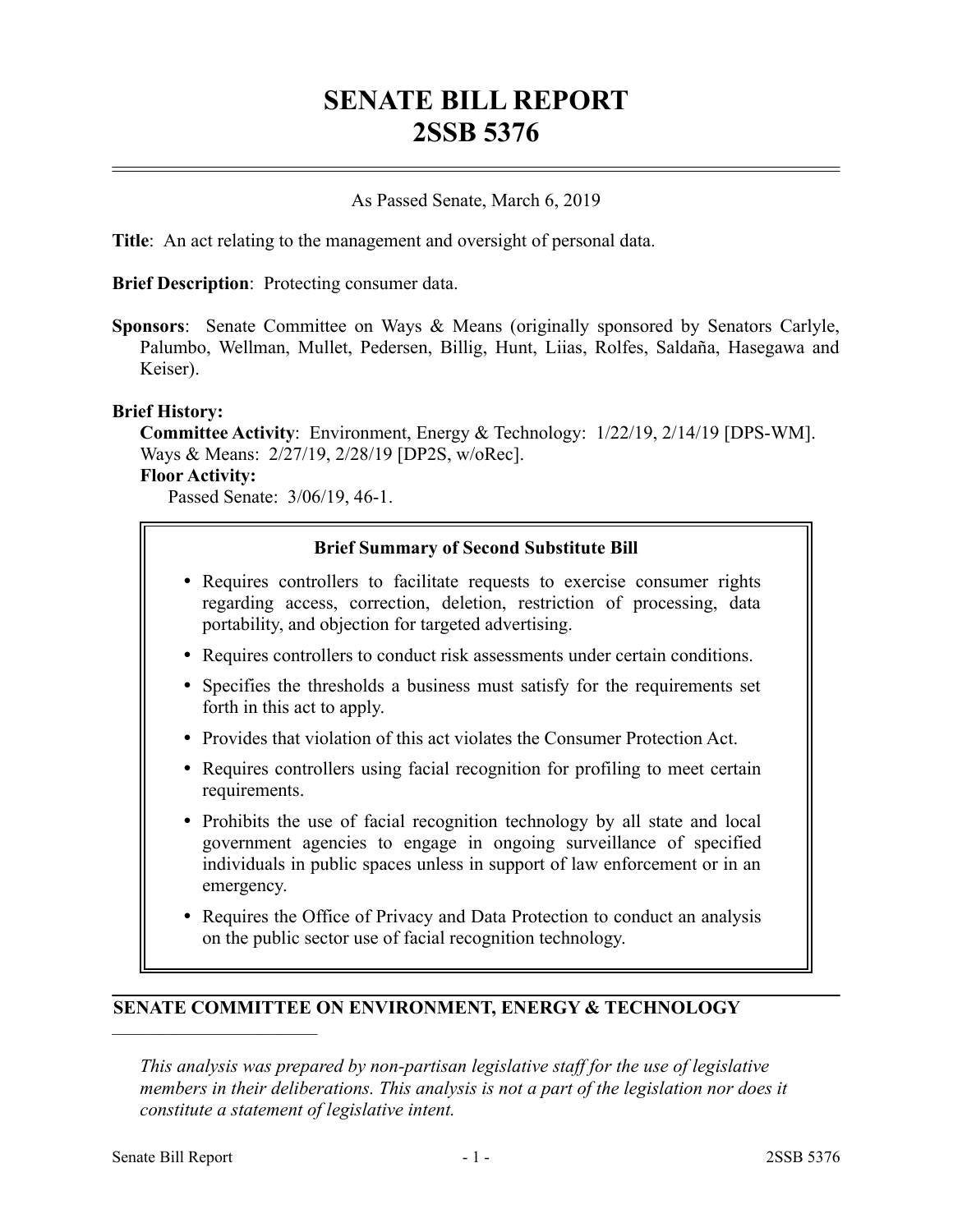**Majority Report**: That Substitute Senate Bill No. 5376 be substituted therefor, and the substitute bill do pass and be referred to Committee on Ways & Means.

Signed by Senators Carlyle, Chair; Palumbo, Vice Chair; Ericksen, Ranking Member; Fortunato, Assistant Ranking Member, Environment; Sheldon, Assistant Ranking Member, Energy & Technology; Billig, Brown, Das, Hobbs, Liias, McCoy, Nguyen, Rivers, Short and Wellman.

**Staff**: Angela Kleis (786-7469)

#### **SENATE COMMITTEE ON WAYS & MEANS**

**Majority Report**: That Second Substitute Senate Bill No. 5376 be substituted therefor, and the second substitute bill do pass.

Signed by Senators Rolfes, Chair; Frockt, Vice Chair, Operating, Capital Lead; Mullet, Capital Budget Cabinet; Braun, Ranking Member; Honeyford, Assistant Ranking Member, Capital; Billig, Carlyle, Conway, Darneille, Hunt, Keiser, Liias, Palumbo, Pedersen, Rivers, Schoesler, Van De Wege and Warnick.

**Minority Report**: That it be referred without recommendation.

Signed by Senators Brown, Assistant Ranking Member, Operating; Bailey, Becker, Hasegawa, Wagoner and Wilson, L..

**Staff**: Sarian Scott (786-7729)

**Background**: Personal information and privacy interests are protected under various provisions of state law. The Washington State Constitution provides that no person shall be disturbed in his private affairs without authority of law. The Public Records Act (PRA) protects a person's right to privacy under certain circumstances if disclosure of personal information: (1) would be highly offensive to the reasonable person, and (2) is not of legitimate concern to the public.

The Consumer Protection Act (CPA) prohibits unfair methods of competition or unfair or deceptive practices in the conduct of any trade or commerce. The Office of the Attorney General may investigate and prosecute claims under the CPA on behalf of the state or individuals in the state.

The Consolidated Technology Services (CTS) agency supports state agencies as a centralized provider and procurer of certain information technology services. Within the CTS, the Office of the Chief Information Officer (OCIO) has certain primary duties related to information technology for state government, which include establishing statewide enterprise architecture and standards for consistent and efficient operation. Within the OCIO, the Office of Privacy and Data Protection (OPDP) serves as a central point of contact for state agencies on policy matters involving data privacy and data protection.

**Summary of Second Substitute Bill:** Short Title. This act shall be known as the Washington Privacy Act.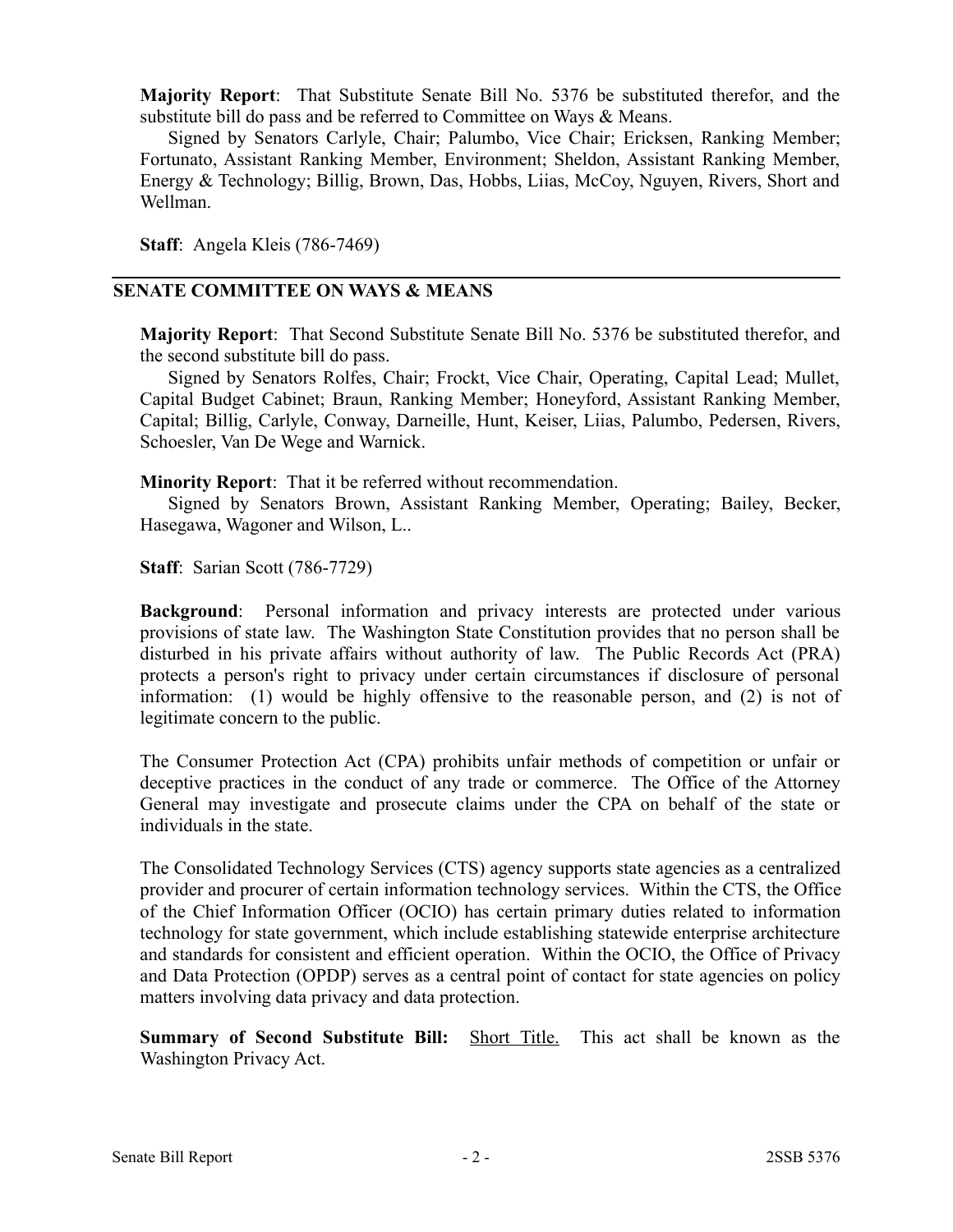Jurisdictional Scope. This act applies to legal entities that conduct business in Washington State and:

- control or process data of 100,000 or more consumers; or
- derive 50 percent of gross revenue from the sale of personal information and process or control personal information of 25,000 or more consumers.

This act does not apply to local and state governments; municipal corporations; personal data sets regulated by certain federal laws; or employment records.

Responsibility According to Role. Controllers are responsible for meeting set obligations. Processors must adhere to instructions of the controller and assist controllers in meeting set obligations. Processing by a processor is governed by a contract between the controller and the processor.

Consumer Rights. Controllers shall facilitate verified requests to exercise consumer rights of access, correction, deletion, restriction of processing, data portability, and objection for targeted advertising. The personal data subject to a verified request must be maintained in an identifiable form by the controller. The requirement to facilitate a request does not apply under certain conditions.

Upon verified request from a consumer, a controller must:

- confirm if a consumer's personal data is being processed and provide access to such personal data;
- correct inaccurate consumer personal data;
- delete the consumer's personal data if certain grounds apply such as the data is no longer necessary in relation to the purposes for which the personal data was collected;
- restrict processing if certain grounds apply, such as the accuracy of the personal data is contested by the consumer; or
- provide the consumer any of the their personal data that they provided to the controller.

A consumer may object to the processing of their personal data related to targeted advertising. When a consumer objects to targeted advertising, the controller must no longer process the personal data subject to objection and communicate the consumer's objection to any known third parties to whom the controller sold the data. If the consumer objects to processing for any purpose other than targeted advertising, the controller may continue processing the personal data if the controller can demonstrate a compelling business purpose to process such personal data.

A controller must respond to a request within 30 days of receipt of the request. Under certain circumstances, this time period may be extended by 60 additional days where reasonably necessary. A controller must notify a consumer within 30 days of receipt of the request (1) if an extension was approved and the reason for the delay; or (2) if no action was taken on a request and the reason for not taking action.

A controller may request additional information to confirm the identity of a consumer if the controller has doubts concerning the identity of the consumer making a request to exercise a consumer right.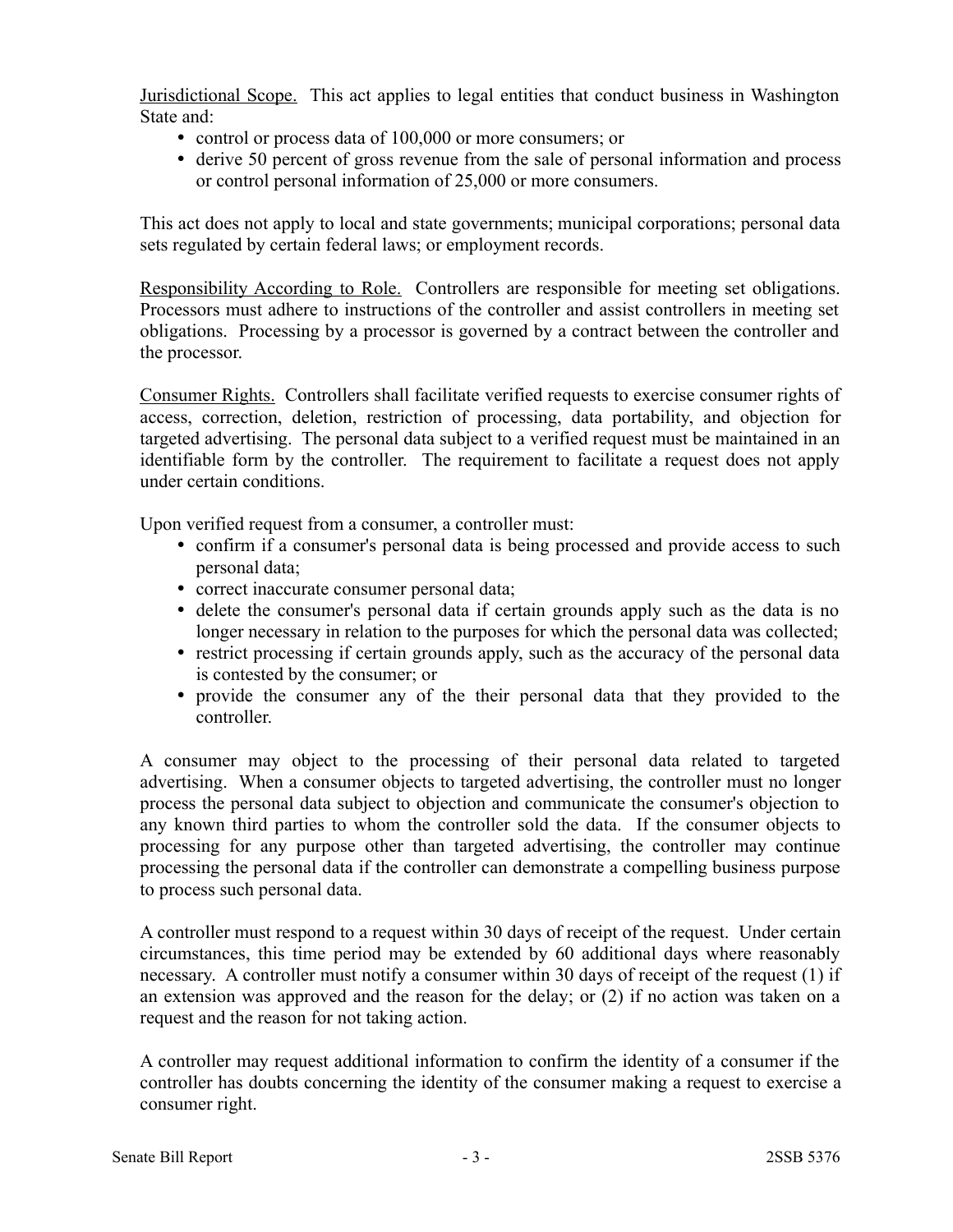Transparency. Controllers must be transparent and accountable for processing personal data by making a privacy notice available that includes certain criteria such as categories of personal data collected and purposes for which the categories of personal data is used and disclosed to third parties. If a controller sells personal data to data brokers or processes personal data for targeted advertising, it must disclose such processing, as well as how a consumer may exercise the right to object to such processing, in a clear and conspicuous manner.

Risk Assessments. Controllers must conduct a risk assessments of each of their processing activities involving personal data and any time there is a change in processing that materially increases the risk to consumers. Risk assessments must identify and weigh the benefits of the processing against the potential risks to the rights of the consumer associated with the processing. If the risk assessment determines the potential risks to the rights of the consumer outweigh the benefits of the processing, the controller may only engage in the processing with the consent of the consumer. Consent shall be as easy to withdraw as to give.

Deidentified Data. A controller or processor that uses deidentified data must monitor compliance with any contractual obligations.

Liability. There is no basis for a private right of action under this act.

Enforcement. A violation of this act violates the CPA. A controller or processor is subject to an injunction and liable for a civil penalty of not more than \$2,500 for each violation or \$7,500 for each intentional violation. The consumer privacy account is created. All receipts from the imposition of civil penalties must be deposited into the Consumer Privacy Account. Expenditures from the account may only be used to fund the OPDP.

Facial Recognition. Controllers using facial recognition for profiling must employ meaningful human review prior to making final decisions based on such profiling where such final decisions produce legal effects. In addition, a controller must obtain consumer consent prior to deploying facial recognition services in physical premises open to the public.

All state and local government agencies shall not use facial recognition technology to engage in ongoing surveillance of specified individuals in public spaces unless in support of law enforcement and either: (1) a court order has been obtained; or (2) where there is an emergency.

The Office of Privacy and Data Protection Analysis. OPDP must conduct an analysis on the public sector use of facial recognition and submit a report of its findings to the Legislature by September 30, 2023. In addition, the OPDP, in consultation with the Office of the Attorney General, must establish by rule any exceptions to this chapter necessary to comply with state or federal laws, clarify definitions, and create eligibility requirements for small businesses and research institutions.

## **Appropriation**: None.

**Fiscal Note**: Available.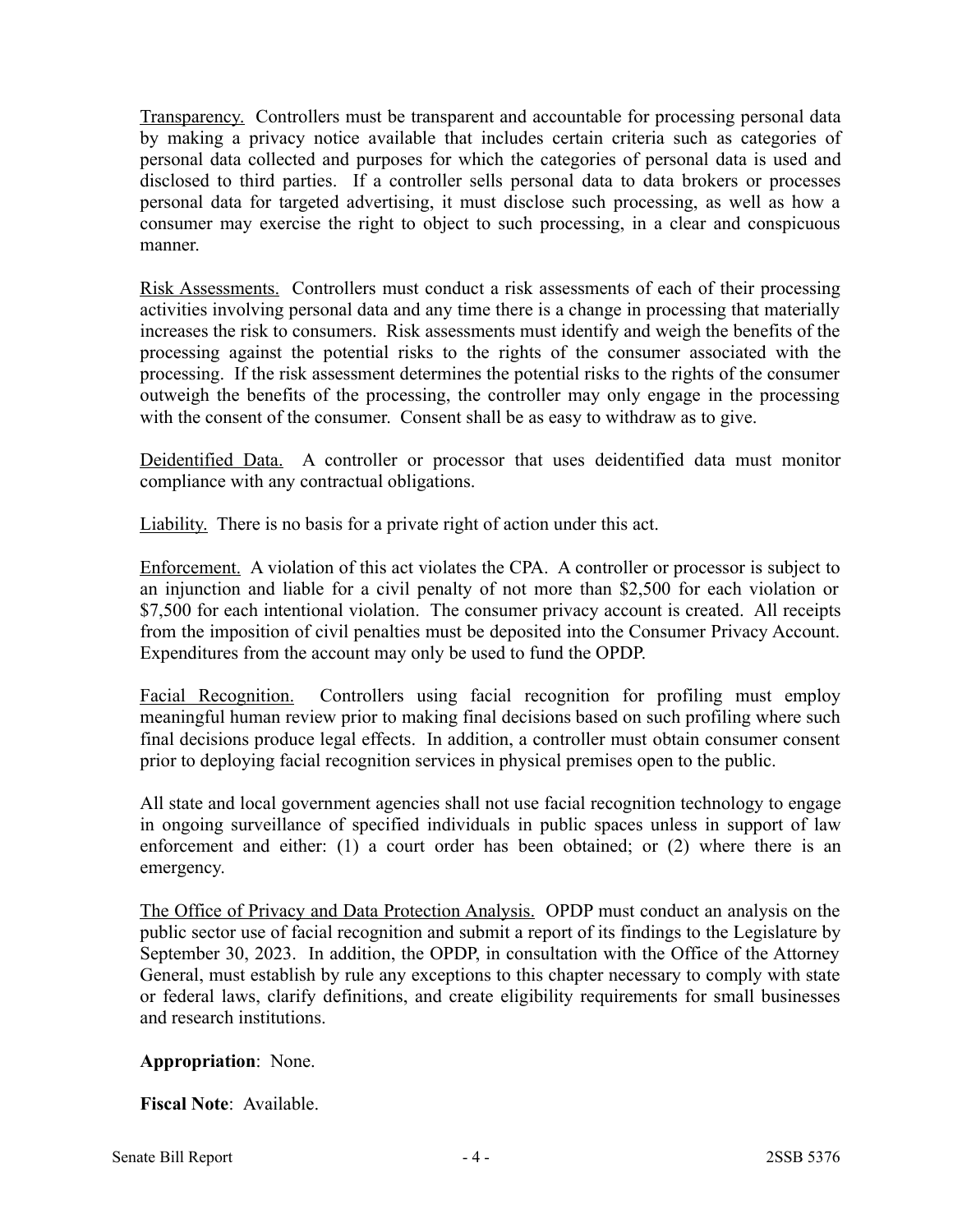### **Creates Committee/Commission/Task Force that includes Legislative members**: No.

**Effective Date**: The bill takes effect on July 31, 2021.

**Staff Summary of Public Testimony on Original Bill (Environment, Energy & Technology)**: *The committee recommended a different version of the bill than what was heard.* PRO: Consumers need to have the ability to control their own information. This is a critical moment on the issue of privacy. American companies have had to become compliant with international standards. Those protections should be extended to United States citizens. This bill represents a thoughtful approach taking components from current European, California, and federal laws. The privacy rights in this bill are the strongest in the country and would help businesses compete in international markets.

CON: The exemptions regarding financial information need to be clarified. The language used in the bill regarding facial recognition technology is vague and inflammatory in the industry. Prohibiting the use of facial recognition technology may have unintended consequences such as effecting how the no-flight list is monitored.

OTHER: We think it would be better for states to wait for federal action with regards to privacy. If states are going to take action, then the actions need to be in alignment to ensure companies are not having to manage different requirements across states. Implementation of this bill would be too difficult for small businesses. The thresholds for identifying which businesses this act applies to are too low. We think an effective date of July 2021 is more appropriate because December is the busiest time of the year for retailers. We suggest adding a private right of action and requiring a report to the Legislature on whether or not this model is working. The definition of data sets need to be clarified with regards to financial and healthcare information. Additional research needs to be done on facial recognition technology.

**Persons Testifying (Environment, Energy & Technology)**: PRO: Senator Reuven Carlyle, Prime Sponsor; Julie Brill, Microsoft; Alex Alben, Office of Privacy.

CON: James McMahan, Washington Association Sheriffs and Police Chiefs; Cliff Webster, Consumer Data Industry Association.

OTHER: Trent House, Washington Bankers Association and United Financial Lobby; Mark Johnson, Washington Retail Association; Eric Gonzalez Alfaro, Legislative Director, American Civil Liberties Union of Washington; Shannon Smith, Attorney General's Office; Michael Schutzler, CEO, WTIA; Robert Battles, AWB; Stuart Halsan, Washington Land Title Association; Tom McBride, CompTIA; Rose Feliciano, Internet Association; Rick Gardner, Relx (LexisNexis); Julia Gorton, Washington Hospitality Association; Candice Bock, Association of Washington Cities; Brad Tower, Community Bankers of Washington.

**Persons Signed In To Testify But Not Testifying (Environment, Energy & Technology)**: No one.

**Staff Summary of Public Testimony on First Substitute (Ways & Means)**: *The committee recommended a different version of the bill than what was heard.* PRO: This is a landmark